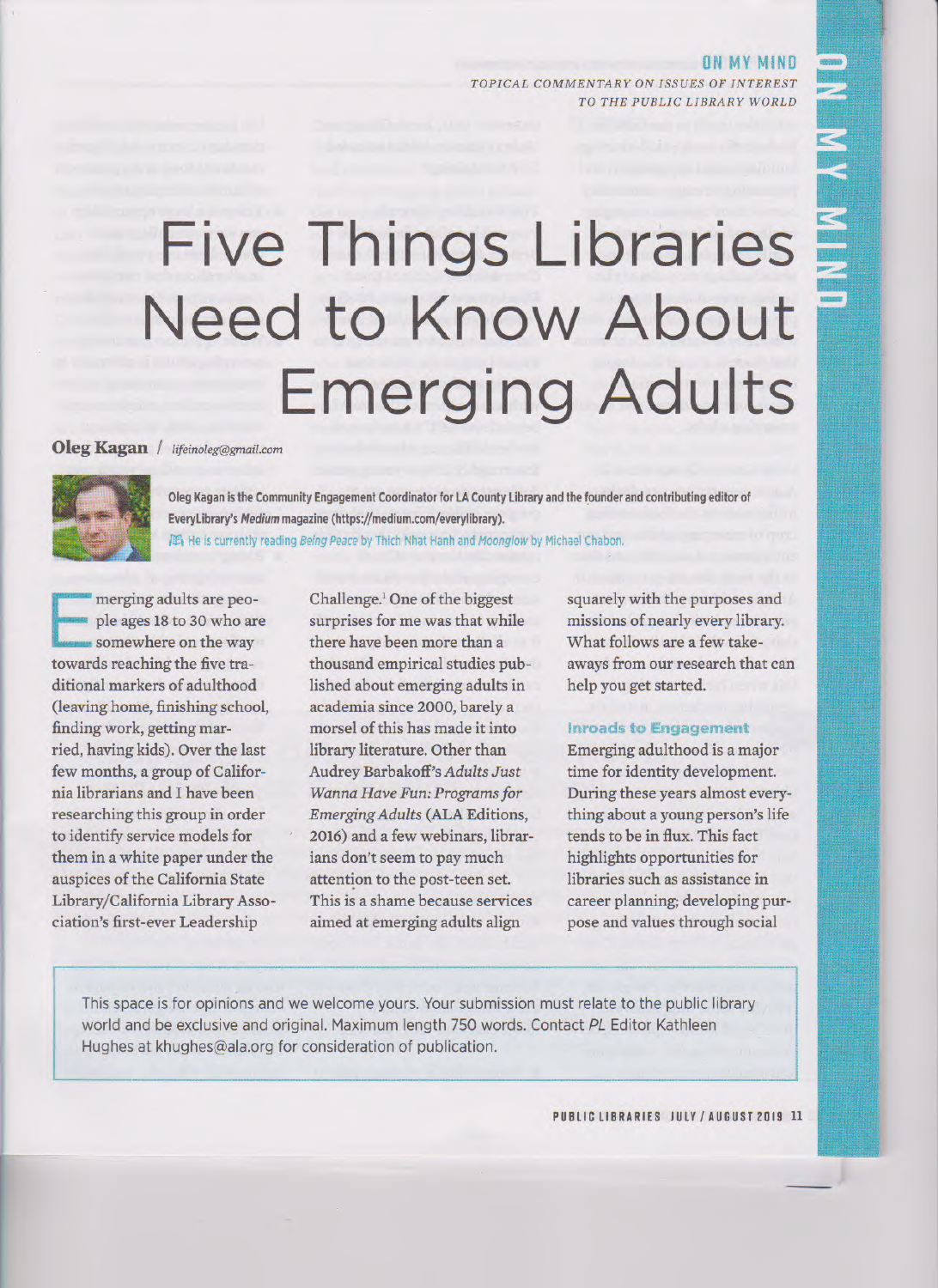activities (such as the ones in Barbakoff's book); skill-sharing; building social opportunity; and promoting stronger community connections between emerging adults and civic organizations. While emerging adults who attend college may already be seeing some of these types of programs (perhaps through their university libraries), it is obvious that there is a need for deeper engagement on transitional issues for non-college and at-risk emerging adults.

#### **Here Comes Generation Z**

A new generation is replacing Millennials as the forthcoming crop of emerging adults, and our environmental scan showed that, as the most diverse generation in American history, their values emphasize inclusion and authenticity from their institutions. Libraries need to take cues from this when hiring, training, designing marketing materials, and envisioning their services. If members of Generation Z don't see their diversity represented in libraries, they're going to wonder why, and there's a strong chance they'll raise these questions publicly on social media. We know that Millennials love libraries,<sup>2</sup> but we also need to be actively connecting with the incoming generation on their terms. That means less as book-lending institutions and more as places that "provide some unique service like special events, speakers, or even something like video game tournaments," according to an

interview with Jacob Chang and Nadya Okamoto of the teen-led JÜV Consulting.<sup>3</sup>

#### The Need for Purpose

Purpose is defined in Kendall Bronk's *Purpose in Life: A Critical Component of Optimal Youth Development* (Springer, 2014) as "a stable and generalized intention that is at once meaningful to the self and at the same time leads to productive engagement with some aspect of the world beyond-the-self."4A review of studies in the same book shows that roughly 25% of young adults demonstrate a clear sense of purpose in life, a figure that does not increase into adulthood. This means that the majority of emerging adults are either stuck somewhere in their purposeseeking or have no clear sense of it at all. Focusing on purpose development is one way libraries can have a meaningful influence on the lives of emerging adults in the present and moving forward, especially since the presence of purpose through various life stages is associated with better health, resilience, long-term psychological well-being, and day-to-day contentedness.

#### **What We Know**

After having read probably a hundred articles and a few books on emerging adulthood, it has become clear to me that there are a few things about which researchers are fairly certain:

■ Mentorship in various areas of

life (career, education, relationship) is extremely beneficial to the long-term prospects of at-risk emerging adults.

- There is a huge opportunity gap between college and non-college age youth, but studies show that two-year community colleges can do a great deal to mitigate this.
- While volunteerism among emerging adults is currently in an upswing, many institutions such as unions, religious organizations, and civic groups that, in decades past, used to usher non-college youth into civic engagement have been seeing decreases in membership for quite a while.
- Rising marriage age and the increasing cost of education, among other factors, mean that we can expect the intermediary period known as emerging adulthood to continue to expand. Currently, the average ages are 18 to 30, but the next decades could see young adults "settle down" even later. This has consequences for communities, since those who aren't in a position to put down roots in a place tend to remain uninvolved in shaping it.

## **Unsurprising Results**

As part of our research, we conducted an online and in-person survey where we gathered information from around 160 emerging adults.' What we found was in line with what the academic